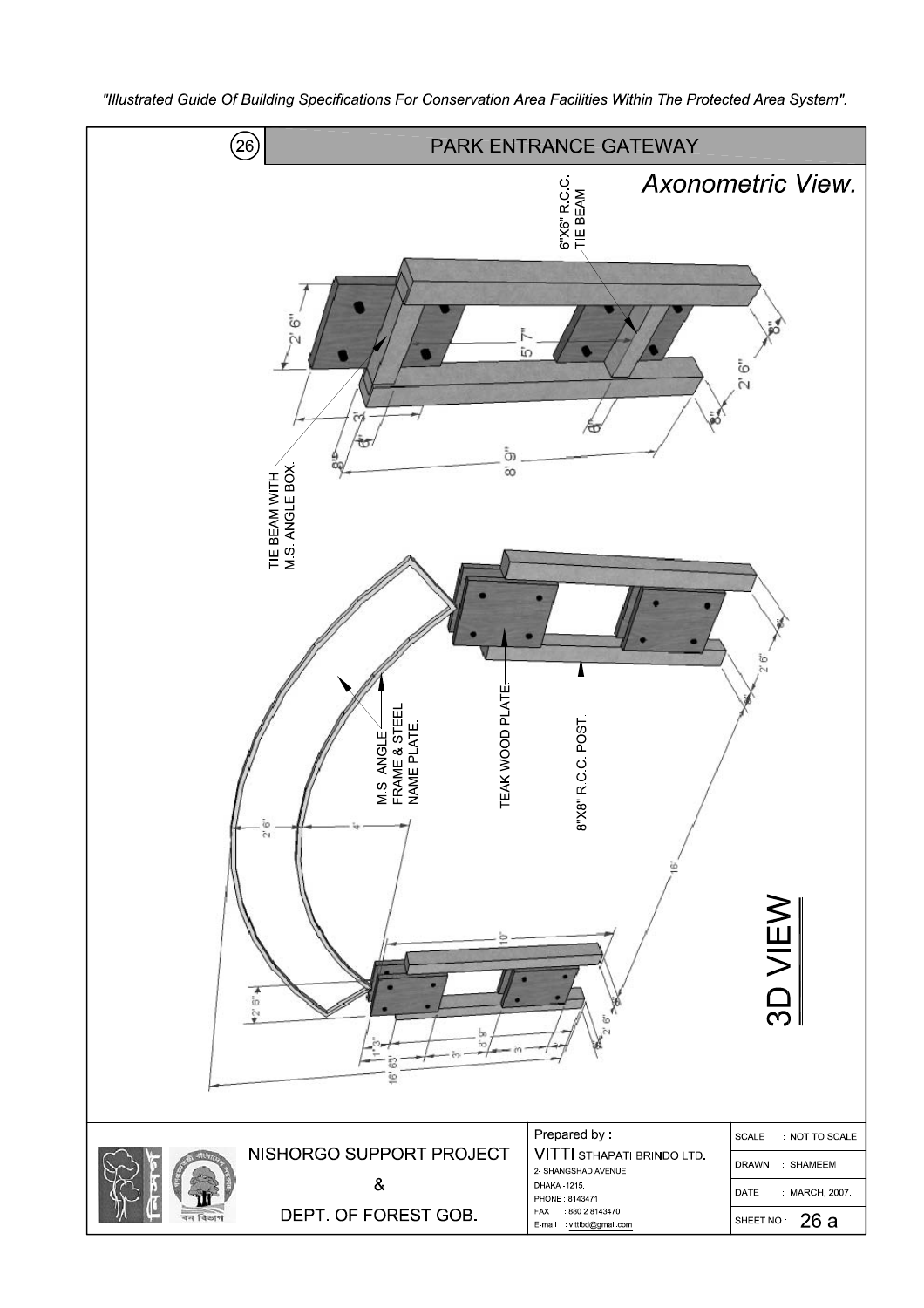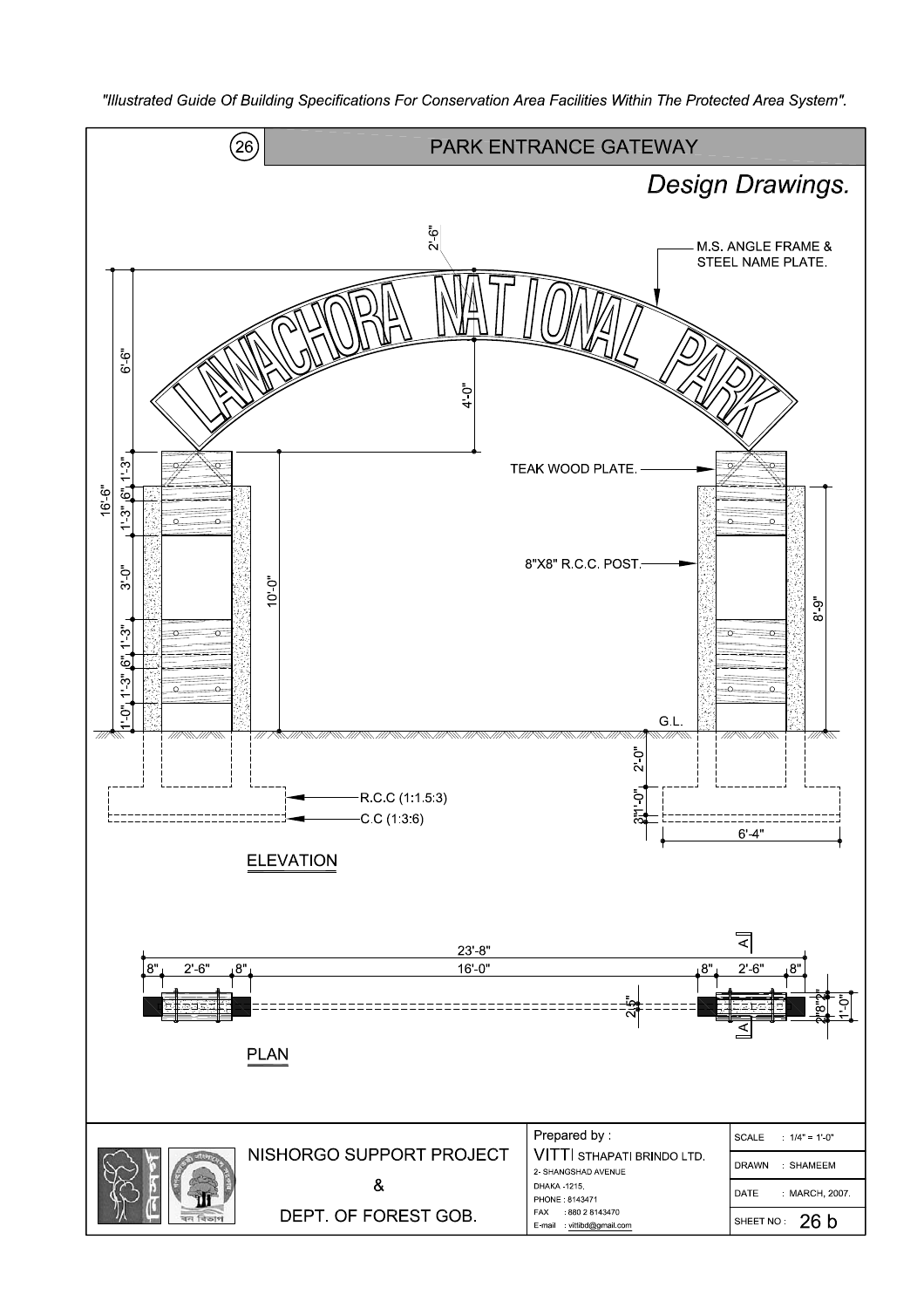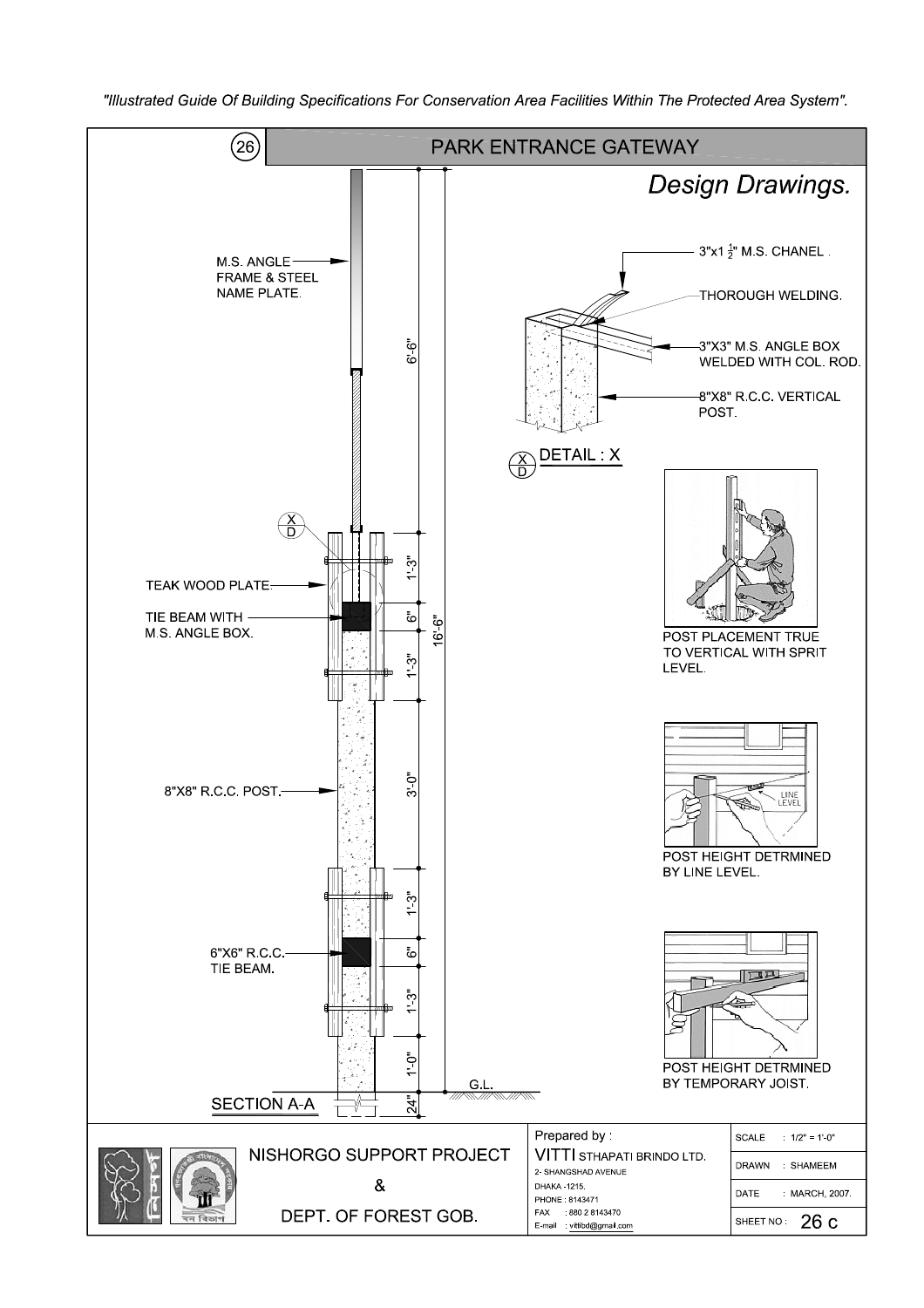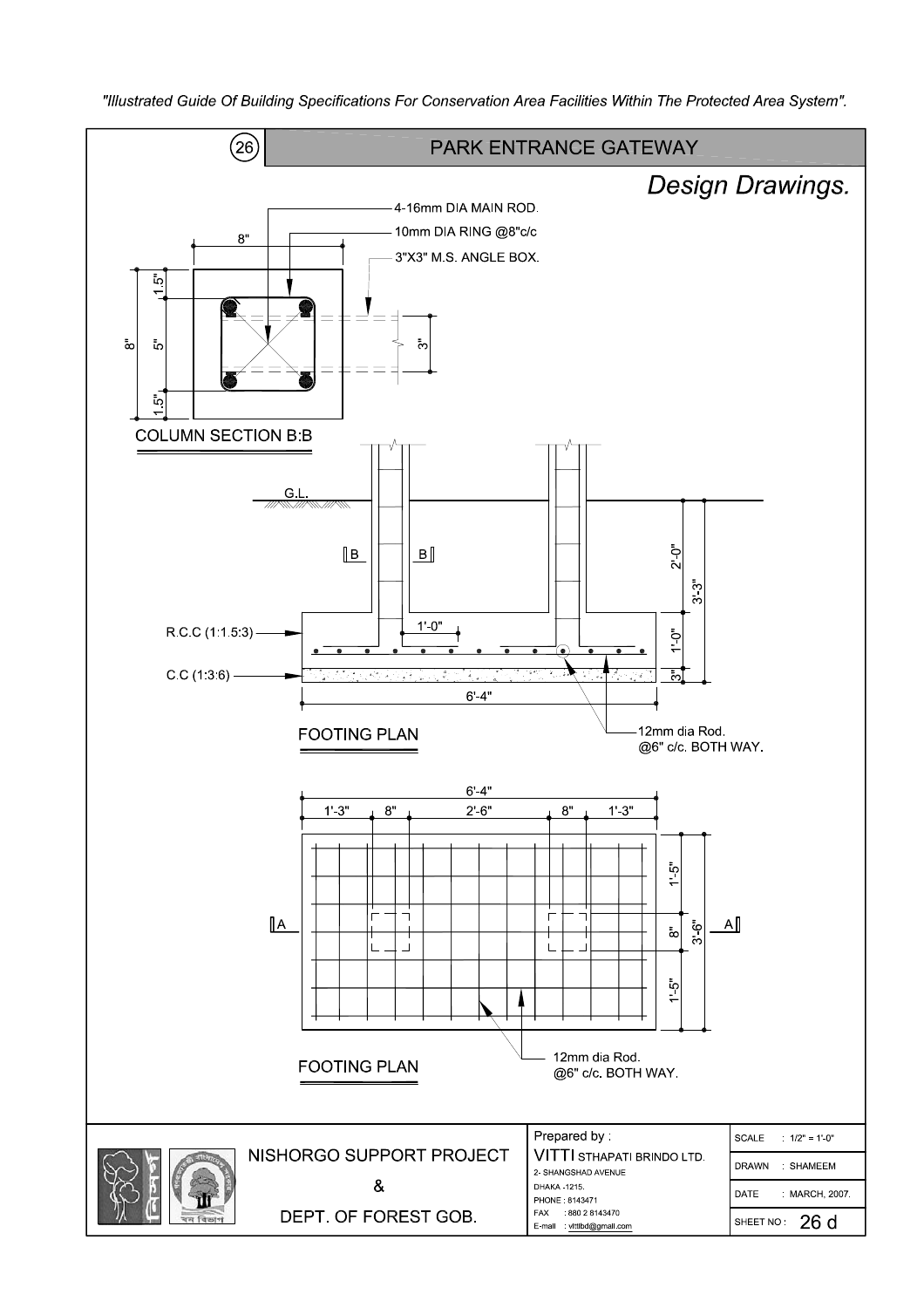**26**

# **PARK ENTRANCE GATEWAY**

### *Technical Data and Specifications Technical Data and Specifications*

### **Components Required for 1 No :**

| <b>Description</b>            | <b>Characteristics</b>                                                           | Unit     | <b>Dimensions</b> |                |                |
|-------------------------------|----------------------------------------------------------------------------------|----------|-------------------|----------------|----------------|
|                               |                                                                                  |          | Height            | Length         | <b>Width</b>   |
| Earth work for<br>foundation  | Earth cutting for foundation as<br>per design                                    | 2 Nos.   | $3'-3''$          | $6' - 4"$      | $3'-6''$       |
| Mass Concrete (1:3:6)         | Plain concrete for foundation bed                                                | 2 Pcs    | 3"                | $6' - 4''$     | $3' - 6''$     |
| <b>RCC</b> footing            | Reinforced cement concrete<br>$(1:1.5:3)$ with stone chips                       | 2 Nos.   | $1' - 0''$        | $6' - 4''$     | $3'-6''$       |
| <b>RCC</b> vertical post      | Reinforce cement concrete<br>$(1:1.5:3)$ column with stone<br>chips              | 4 Nos.   | $10' - 9"$        | 8"             | 8"             |
| RCC in Tie Beam               | Reinforce cement concrete tie<br>beam with stone chips                           | 4 Nos.   | 6"                | $2' - 6''$     | 6"             |
| Metal frame for Name<br>Plate |                                                                                  |          |                   |                |                |
| <b>Bottom Channel</b>         | 11/2"x11/2"x 1/4" M.S. angle welded<br>together                                  | 1 No.    | $1\frac{1}{2}$    | $20' - 0''$    | 3"             |
| <b>Top Channel</b>            | 11/2"x11/2"x 1/4" M.S. angle                                                     | 1 No.    | $1\frac{1}{2}$    | $19' - 0"$     | $1\frac{1}{2}$ |
| Side Channel                  | 11/2"x11/2"x 1/4" M.S. angle                                                     | $2$ Nos. | $3'-6''$          | $1\frac{1}{2}$ | $1\frac{1}{2}$ |
| <b>Steel Name Plate</b>       | 1/8" thick M.S. sheet plate to<br>make the alphabets                             |          |                   |                |                |
| Teak wood plate               | Ornamental word plate made of<br>Ctg. Teak wood                                  |          | $3'$ -0"          | $2' - 6''$     | 3"             |
| M.S. Angle Box                | 3"x3" M.S. Angle box made of 2<br>Nos. 3"x3"x 1/4" M.S. angle<br>welded together |          | 3"                | $3' - 10"$     | 3"             |
| <b>Nut and Bolts</b>          | 3/8" dia M.S. Nut & Bolts                                                        | 16 Nos.  |                   | $1' - 4"$      | $3/8"$ dia     |
| Welding work                  | Arc Welding work                                                                 | 1 Job    |                   |                |                |
| Painting works                | All M.S. works & wood works to<br>be painted                                     | 1 Job    |                   |                |                |

| DEPARTMENT OF FOREST. GOB |
|---------------------------|
| ጼ                         |
| NISHORGO SUPPORT PROJECT  |

*Design Guideline:*  **PARK ENTRANCE GATEWAY** 

*Prepared by*  **VITTI Sthapati Brindo Ltd.**